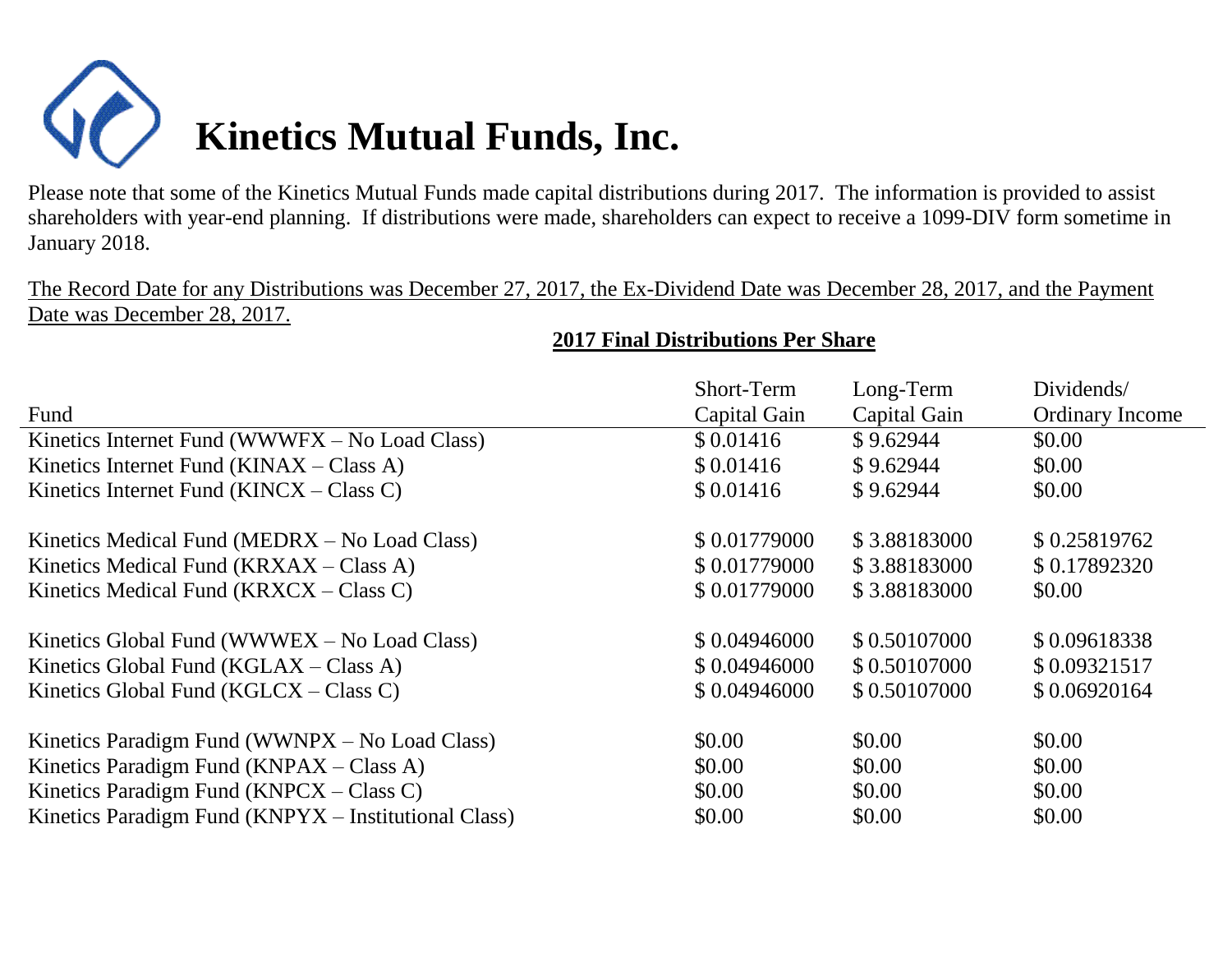| Fund                                                                                       | Short-Term<br>Capital Gain | Long-Term<br>Capital Gain | Dividends/<br><b>Ordinary Income</b> |
|--------------------------------------------------------------------------------------------|----------------------------|---------------------------|--------------------------------------|
| Kinetics Small Cap Opportunities Fund (KSCOX – No Load Class)                              | \$0.00                     | \$0.00                    | \$0.00                               |
| Kinetics Small Cap Opportunities Fund (KSOAX - Class A)                                    | \$0.00                     | \$0.00                    | \$0.00                               |
| Kinetics Small Cap Opportunities Fund (KSOCX – Class C)                                    | \$0.00                     | \$0.00                    | \$0.00                               |
| Kinetics Small Cap Opportunities Fund (KSCYX – Institutional Class)                        | \$0.00                     | \$0.00                    | \$0.00                               |
| Kinetics Market Opportunities Fund (KMKNX – No Load Class)                                 | \$0.00                     | \$0.00                    | \$0.17122481                         |
| Kinetics Market Opportunities Fund (KMKAX – Class A)                                       | \$0.00                     | \$0.00                    | \$0.13509590                         |
| Kinetics Market Opportunities Fund (KMKCX – Class C)                                       | \$0.00                     | \$0.00                    | \$0.05537659                         |
| Kinetics Market Opportunities Fund (KMKYX – Institutional Class)                           | \$0.00                     | \$0.00                    | \$0.21401461                         |
| Kinetics Alternative Income Fund (KWINX – No Load Class)                                   | \$0.00                     | \$0.00                    | \$0.00                               |
| Kinetics Alternative Income Fund (KWIAX – Class A)                                         | \$0.00                     | \$0.00                    | \$0.00                               |
| Kinetics Alternative Income Fund (KWICX - Class C)                                         | \$0.00                     | \$0.00                    | \$0.00                               |
| Kinetics Alternative Income Fund (KWIIX – Institutional Class)                             | \$0.00                     | \$0.00                    | \$0.20563530                         |
| Kinetics Multi-Disciplinary Income Fund (KMDNX – No Load Class)                            | \$0.00                     | \$0.00                    | \$0.08387336                         |
| Kinetics Multi-Disciplinary Income Fund (KMDAX – Class A)                                  | \$0.00                     | \$0.00                    | \$0.07795884                         |
| Kinetics Multi-Disciplinary Income Fund $(KMDCX - Class C)$                                | \$0.00                     | \$0.00                    | \$0.05749889                         |
| Kinetics Multi-Disciplinary Income Fund (KMDYX – Institutional Class)                      | \$0.00                     | \$0.00                    | \$0.08984963                         |
| Kinetics Spin-off and Corporate Restructuring Fund (LSHEX - No Load<br>Class)              | \$0.00                     | \$0.00                    | \$0.00                               |
| Kinetics Spin-off and Corporate Restructuring Fund (LSHAX–Class A)                         | \$0.00                     | \$0.42007                 | \$0.00076443                         |
| Kinetics Spin-off and Corporate Restructuring Fund (LSHCX - Class C)                       | \$0.00                     | \$0.42007                 | \$0.00                               |
| Kinetics Spin-off and Corporate Restructuring Fund (LSHUX -<br><b>Institutional Class)</b> | \$0.00                     | \$0.42007                 | \$0.03637875                         |